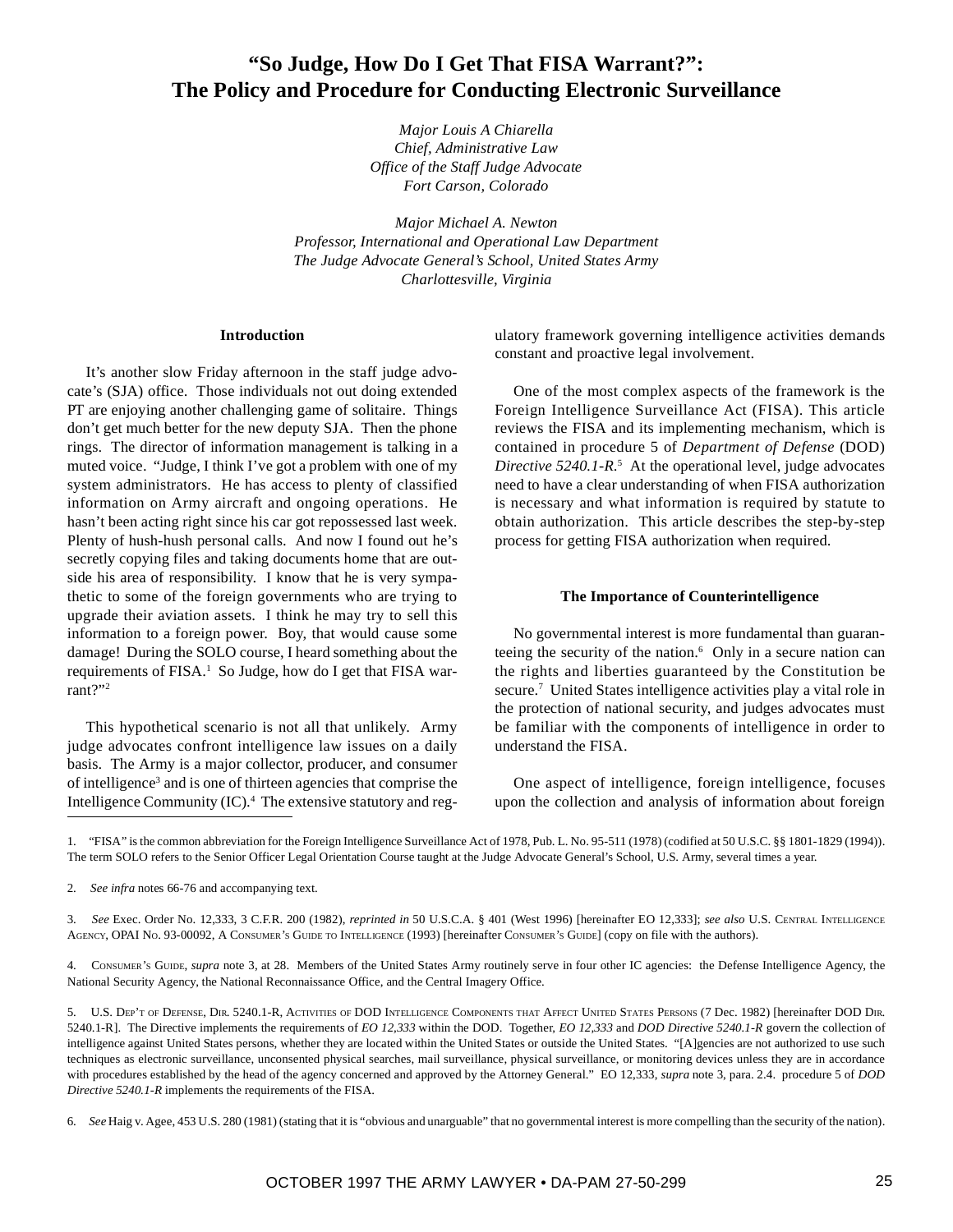powers related to the conduct of United States governmental functions.<sup>8</sup> Foreign intelligence is offensive in nature, and primarily occurs outside the boundaries of the United States.

The defensive aspect of intelligence, known as counterintelligence, is of equal, if not greater, importance to national security than foreign intelligence is. The fundamental purpose of counterintelligence is protection against intelligence-gathering and covert activities directed against the United States by other countries.<sup>9</sup> Counterintelligence activities are designed to "discover, and where possible to counter, such clandestine activities of foreign intelligence services in order to protect United States military and diplomatic secrets as well as the integrity of United States governmental processes."10 Counterintelligence can also have a very real impact upon United States citizens, as it frequently focuses on Americans who are suspected of collaborating with foreign agents. $11$ 

In an interesting statutory quirk, the FISA ignores conventional intelligence terminology and uses its own definitions. For example, the term "foreign intelligence information" in the FISA is a term of art which resembles the normal definition of counterintelligence.12 Consequently, the first point of analysis for the judge advocate who seeks legal authority for electronic surveillance conducted for intelligence purposes is the determination of whether the information sought falls within the coverage of the FISA definition.<sup>13</sup>

10. Daniel B. Silver, *Intelligence and Counterintelligence*, *in* NATIONAL SECURITY LAW, *supra* note 7, at 913, 916. *See also* 50 U.S.C. § 401a(3) (The objective of counterintelligence is the gathering of information to protect against "espionage, other intelligence activities, sabotage, or assassinations conducted by or on behalf of foreign governments or elements thereof, foreign organizations, foreign persons, or international terrorist activities.").

11. Reflecting the impact of counterintelligence, Americans have frequently challenged the intrusiveness of various forms of counter-intelligence surveillance as violating basic Constitutional rights. *See* Americo Cinquegrana, *The Walls (and Wires) Have Ears: The Background and First Ten Years of the Foreign Intelligence Surveillance Act of 1978,* 137 U. PA. L. REV. 793, 817 n.126 (1989); *see also* U.S. v. Nicholson, 955 F. Supp. 588 (E.D. Va. 1997); Saltzburg, *National Security and Privacy, supra* note 7, at 130; Note, *The Foreign Intelligence Surveillance Act of 1978*, 13 VAND. J. TRANSNAT'L L. 719, 747-59 (1980). As of this writing, no federal or state court has found the requirements of the FISA to be in conflict with either statutory or constitutional rights of citizens. For some background to the privacy issues protected by the FISA, see *Final Report of the Senate Select Comm. To Study Governmental Operations With Respect to Intelligence Activities and the Rights* of Americans, Book II, S. REP. No. 94-755, at 325 (1976) [hereinafter CHURCH COMM. REPORT].

In recognition of the constitutional rights of United States citizens, the FISA includes a requirement that the surveillance follow minimization procedures which are specified in the statute. 50 U.S.C.A. § 1801(h) (West 1997). The FISA also provides that no United States person may be considered a foreign power or an agent of a foreign power solely upon the basis of activities protected by the First Amendment to the Constitution. *Id*. § 1805 (a)(3)(A). In addition, the Attorney General must include a statement of the proposed minimization procedures when seeking a warrant from the Foreign Intelligence Surveillance Court (FISC). *Id*. § 1804(a)(5).

12. The FISA does not regulate the collection of foreign intelligence by United States agencies outside the United States. Within the United States, the term "foreign intelligence information" is specifically defined by statute. *See* 50 U.S.C.A. § 1801(e).

13. The FISA authorizes electronic surveillance or physical searches only when the certifying official is seeking "foreign intelligence information," as defined in the statute. *See id*. § 1802.

"Foreign intelligence information" means—

- (1) information that relates to, and if concerning a United States person is necessary to, the ability of the United States to protect against—
- (A) actual or potential attack or other grave hostile acts of a foreign power or an agent of a foreign power;
- (B) sabotage or international terrorism by a foreign power or an agent of a foreign power; or
- (C) clandestine intelligence activities by an intelligence service or network of a foreign power or by an agent of a foreign power; or
- (2) information with respect to a foreign power or foreign territory that relates to, and if concerning a United States person is necessary to—
- (A) the national defense or the security of the United States; or
- (B) the conduct of the foreign affairs of the United States.

*Id*. § 1801(e).

<sup>7.</sup> Stephen A. Saltzburg, *National Security and the Fourth and Fifth Amendments*, *in* NATIONAL SECURITY LAW 1001 (John Norton Moore et al. eds., 1990) [hereinafter NATIONAL SECURITY LAW]; *see also* Stephen A. Saltzburg, *National Security and Privacy: Of Governments and Individuals Under the Constitution and the Foreign Intelligence Surveillance Act*, 28 VA. J. INT'L L. 129, 133 (1987) [hereinafter Saltzburg, *National Security and Privacy*] ("Personal liberty has prospered, both inside and outside U.S. courtrooms, because Americans have felt secure as a nation.").

<sup>8.</sup> Federal law defines foreign intelligence as "information relating to the capabilities, intentions, or activities of foreign governments or elements thereof, foreign organizations, or foreign persons." 50 U.S.C. § 401a(2) (1994). However, the provisions of procedure 5 of both *DOD Directive 5240.1-R* and *Army Regulation 381- 10* apply to intelligence collection by DOD personnel, regardless of the target or location.

<sup>9.</sup> Counterintelligence collection is defined as: "The systematic acquisition of information on espionage, sabotage, terrorism, and related hostile intelligence activities conducted for, or on behalf of, foreign powers, organizations, or persons, that are directed against or threaten DOD interests." U.S. DEP'T OF DEFENSE, INSTR. 5240.10, DOD COUNTERINTELLIGENCE SUPPORT TO UNIFIED AND SPECIFIED COMMANDS, para. C1 (18 May 1990) [hereinafter DOD INSTR. 5240.10]. Despite the end of the Cold War, many countries still maintain massive organizations directed at the collection of intelligence and the conduct of covert actions of which the United States is a major target. *See generally* REPORT OF THE COMMISSION ON THE ROLES AND CAPABILITIES OF THE UNITED STATES INTELLIGENCE COMMUNITY, PREPARING FOR THE 21ST CENTURY: AN APPRAISAL OF U.S. INTELLIGENCE (MAR. 1, 1996) [hereinafter APPRAISAL]; *Current and Projected National Security Threats to the United States and its Interests Abroad: Hearings Before the Senate Select Comm. on Intelligence*, 104th Cong., 2d Sess. (1996).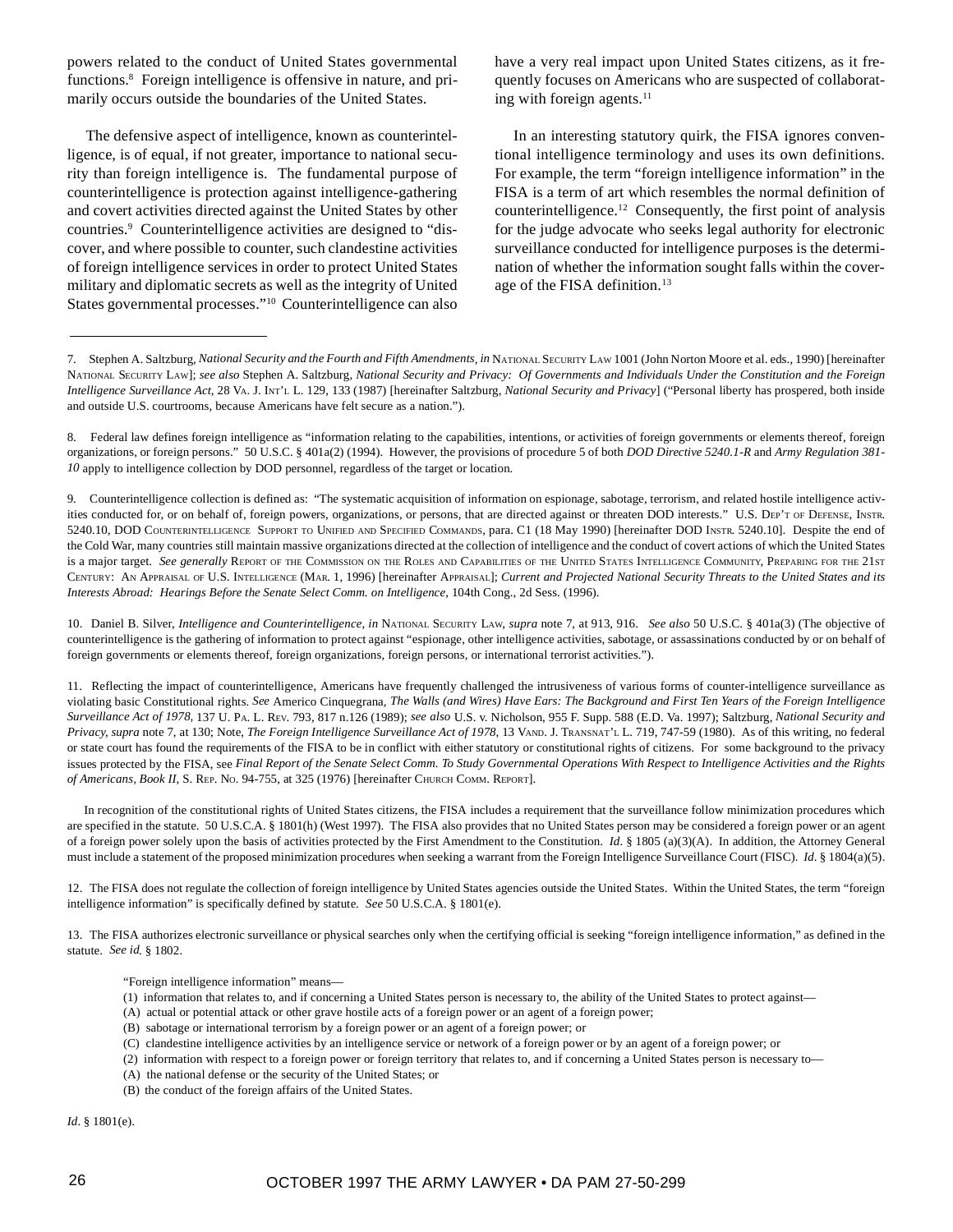#### *Counterintelligence Versus Law Enforcement*

As a practical matter, judge advocates must always remember that counterintelligence within the United States is distinct from domestic law enforcement. Counterintelligence and law enforcement are both necessary to protect society and to preserve democracy, but the similarity between the two ends there. Counterintelligence and law enforcement have different goals: providing for national security versus deterring and punishing criminal activity. As a result of the contrasting goals, counterintelligence and law enforcement employ different methods.<sup>14</sup> They also differ in the manner of disclosure to the subject of the surveillance. The subject of a law enforcement investigation eventually learns of or knows about any searches and surveillance, even if the collection of the evidence does not result in prosecution.15 The "subject" of counterintelligence collection techniques will not learn of searches and surveillance conducted, except in those exceptional instances where the Attorney General later approves the use of the collected information as criminal evidence.<sup>16</sup>

The most important distinction between counterintelligence and law enforcement is that they differ in the uses of the information collected. The primary use of law enforcement information is the conduct of criminal prosecutions. The hallmarks of a law enforcement investigation are repeated conferences with the appropriate criminal prosecutor, concerted efforts to acquire specific information needed to prove each element of every charged offense at trial, and the deliberate collection of the evidence required to sustain the prosecutorial theory of the case. In contrast, the primary use of counterintelligence information is the conduct of United States foreign and national defense policies.<sup>17</sup> Guidance from the DOD specifically states that the purpose of counterintelligence collection is to detect espionage, sabotage, terrorism, and related hostile intelligence activities to "deter, [to] neutralize, or [to] exploit them."18

The purpose for collecting the information has great significance beyond merely distinguishing between counterintelligence and law enforcement. The primary purpose of the investigation determines the lawful procedures for collecting evidence. Counterintelligence collection may produce evidence which is ultimately used at trial and which will often provide reasonable belief that the targets have committed crimes. However, the primary purpose of any information collection effort is critical for ascertaining its legality at the time of initiation, as well as dictating the subsequent standard of legal review. Crossing the "primary purpose" line for information collection—from the pursuit of counterintelligence to law enforcement—subjects the investigation and evidence to extensive legal scrutiny and policy concerns.<sup>19</sup>

Within the United States, the Federal Bureau of Investigation (FBI) is the lead agency for conducting counterintelligence and coordinating the counterintelligence efforts of other agencies within the IC.20 The FBI is also the lead agency for developing the evidence necessary for the Department of Justice

review in camera and ex parte the application, order, and such other materials relating to the surveillance as may be necessary to determine whether the surveillance of the aggrieved person was lawfully authorized and conducted. In making this determination, the court may disclose to the aggrieved person, under appropriate security procedures and protective orders, portions of the application, order, or other materials relating to the surveillance only where such disclosure is necessary to make an accurate determination of the legality of the surveillance.

50 U.S.C.A. § 1806(f).

In the context of courts-martial, this statutory requirement means that the trial judge will have to delay the military proceedings pending a determination of the legality of the FISA warrant and its subsequent evidence. *See, e.g.,* U.S. v. Ott, 637 F. Supp. 62 (E.D. Cal. 1986). Airman Ott was convicted at a general court martial and sentenced to a dishonorable discharge, total forfeitures, reduction to airman basic, and 25 years confinement. U.S. v. Ott, 26 M.J. 542 (A.F.C.M.R. 1988). *See also* U.S. v. Horton, 17 M.J. 1131 (N.M.C.M.R. 1984).

17. "In law enforcement, the purpose of surveillance is to prosecute the guilty. In intelligence, the purpose of surveillance is to gather information which should not be used for or against any individual, but to safeguard the country from foreign enemies." S. REP. NO. 97-691, at 9-10 (1982).

18. DOD INSTR. 5240.10, *supra* note 9, para. C1.

<sup>14.</sup> *See, e.g.,* U.S. DEP'T OF DEFENSE, DIR. 5505.09, INTERCEPTION OF WIRE, ELECTRONIC, AND ORAL COMMUNICATIONS FOR LAW ENFORCEMENT (20 April 1995). This DOD Directive specifically does not apply to "the interception of wire, electronic, and oral communications for counterintelligence or foreign intelligence, including information on the foreign aspects of narcotics production and trafficking." *Id*.

<sup>15.</sup> For criminal investigations, Federal Rule of Criminal procedure 41 requires that the target receive a copy of the warrant and an inventory of seized property. Normal wiretaps and search warrants are ultimately made public, even if criminal charges do not result. JIM MCGEE & BRIAN DUFFY, MAIN JUSTICE: THE MEN AND WOMEN WHO ENFORCE THE NATION'S CRIMINAL LAWS AND GUARD ITS LIBERTIES 325 (1996); Daniel J. Gallington, Deputy Counsel for Intelligence Policy, Office of Intelligence Policy and Review, U.S. Department of Justice, Address in Washington, D.C. (Dec. 1, 1994) [hereinafter Gallington] (notes from this speech are on file with the authors).

<sup>16.</sup> The fruits of counterintelligence investigations can become part of criminal prosecutions, but most counterintelligence investigations do not result in criminal prosecutions and receive little or no public disclosure. MCGEE & DUFFY, *supra* note 15, at 303. The decision to pursue a criminal case following the termination of the counterintelligence investigation involves a delicate balancing test. The Attorney General must determine when the benefit of criminal prosecution outweighs the impact of revealing the existence and effectiveness of American electronic surveillance efforts. Gallington, *supra* note 15. In the context of electronic surveillance, the statute requires the federal district court judge, upon a motion by the accused to suppress evidence obtained under the FISA, to: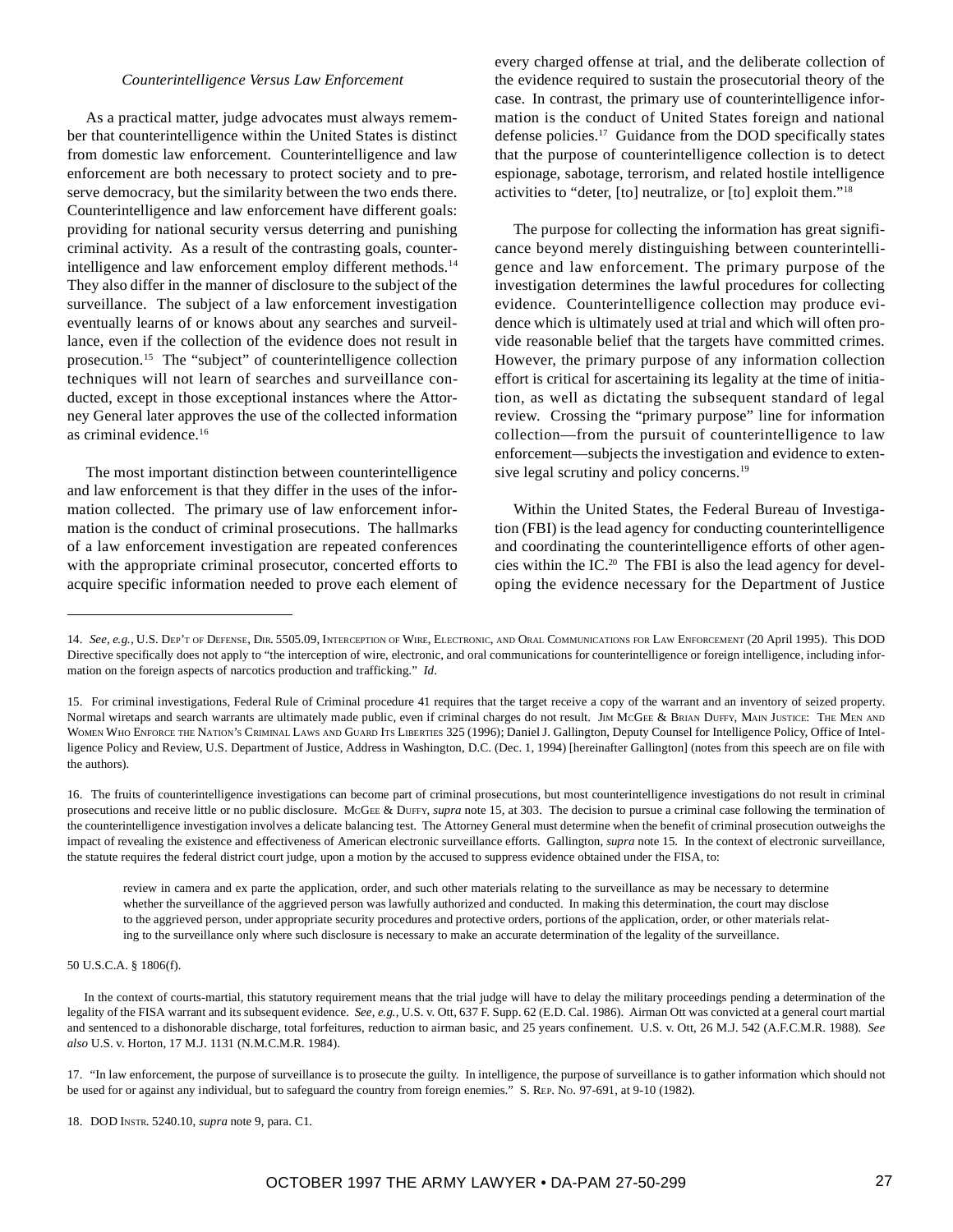(DOJ) to prosecute espionage cases.21 To maintain the proper "primary purpose" during counterintelligence investigations, the Attorney General's guidelines require the Office of Intelligence Policy and Review to approve all contacts between the FBI and the DOJ Criminal Division attorneys.<sup>22</sup>

The distinction between intelligence collection and law enforcement is fundamental. For judge advocates, the primary purpose line determines whether *DOD Directive 5240.1-R* (and its implementation in *Army Regulation 381-10*) even applies. Components of the DOD cannot use the procedures for collecting intelligence information as a subterfuge for collecting evidence for a prosecutorial purpose.<sup>23</sup>

## *Counterintelligence Versus Domestic Security*

Counterintelligence within the United States is also distinct from domestic security. Domestic security involves protecting the state from internal threats that do not have connections with oreign powers or international organizations.24 As a result, domestic security functions lie in the middle ground between

counterintelligence and the normal preparation of criminal cases. Threats posed by domestic organizations which seek to attack and to subvert the existing structure of government can be as grave as those involving foreign powers.<sup>25</sup> The absence of a foreign power linkage, however, prevents the use of the FISA mechanism to collect counterintelligence information.

The critical distinction for judge advocates is whether the information collection requires a warrant under normal criminal procedures.26 The United States Constitution requires the issuance of a warrant to conduct all electronic surveillance for domestic security criminal investigations. However, courts reviewing the methods employed to secure the nation have balanced the "[g]overnment's right to protect itself from unlawful subversion and attack" against "the citizen's right to be secure in his privacy against unreasonable government intrusion."27

In *United States v. United States District Court* (generally referred to as the *Keith* case), the United States Supreme Court determined that no safeguards other than appropriate prior warrant procedures satisfy the Fourth Amendment for domestic security matters.<sup>28</sup> The underlying rationale for this holding is

20. EO 12,333, *supra* note 3, pt. 1.14.

21. The Central Intelligence Agency (CIA) is precluded from conducting electronic surveillance within the United States except for the purposes of training, testing, or conducting countermeasures to counter hostile electronic surveillance. *Id*. pt. 2.4(a). The National Security Act specifies that the CIA "shall have no police, subpoena, or law enforcement powers or internal security functions." 50 U.S.C.A. § 403-3(d)(1) (West 1997).

22. MCGEE & DUFFY, *supra* note 15, at 336. On 19 July 1995, Attorney General Reno issued a confidential four-page memorandum which established new rules of conduct for FBI agents and Criminal Division lawyers working on counterintelligence investigations and employing electronic surveillance under the FISA. *Id*. at 341. Under the new rules, the FBI and the Criminal Division are forbidden from contacting each other independently, and the FBI is further prohibited from contacting a U.S. Attorney's office without prior permission from both the Office of Intelligence Policy and Review and the Criminal Division of the DOJ. *Id*. Agents of the FBI who are working on counterintelligence investigations are also required to "maintain a log of all contact with the Criminal Division, noting the time and participants involved." *Id.* "The Criminal Division shall not . . . instruct the FBI on the operation, continuation, or expansion of FISA electronic surveillance or physical searches." *Id.*

23. DOD Dir. 5240.1-R, *supra* note 5, procedure 1, A, 3.

24. The Oklahoma City bombing, which involved no known connection to a foreign power or international organization, is an example of domestic security. *See* Commander Jim Winthrop, *The Oklahoma City Bombing: Immediate Response Authority and Other Military Assistance to Civil Authority (MACA),* ARMY LAW., July 1997, at 3. One characteristic which distinguishes national security from domestic security is the entity at which action is directed. National security involves government action directed at other nations (or foreign forces) and their agents, while domestic security involves government action directed at individuals. Saltzburg, *National Security and Privacy, supra* note 7, at 131.

25. For example, in *United States v. United States District Court*, 407 U.S. 297, 299 (1972), the United States charged three defendants with conspiracy to destroy Government property in violation of 18 U.S.C. § 371 and also charged one defendant with the dynamite bombing of the CIA office in Ann Arbor, Michigan. (This case is generally referred to as the *Keith* case.).

26. *See generally* 18 U.S.C. §§ 2510-20 (1994).

<sup>19.</sup> MCGEE & DUFFY, *supra* note 15, at 321-43. *See* U.S. v. Pelton, 835 F.2d 1067 (4th Cir. 1987), *cert. denied*, 486 U.S. 1010 (1986); U.S. v. Butenko, 494 F.2d 593, 605 (3d. Cir. 1974), *cert. denied,* 491 U.S. 881 (1974) (Even though the warrantless surveillance collected the conversations of American citizens, it was deemed lawful because: (1) the "primary purpose" of the surveillance was to obtain foreign intelligence information and (2) the efficiency of the nation's intelligence process would be lost if courts required intelligence operatives to interrupt collection and "rush to the nearest available magistrate.").

The FBI is keenly aware of the distinction between law enforcement (and its corollary of preparing criminal cases) and the collection of intelligence information. The distinction touches every facet of a criminal case and affects such issues as what information must be turned over pursuant to the Jencks Act, which attorneys within the Department of Justice make those decisions, which attorneys in which offices review applications under the FISA, and which policymakers decide on the disposition of criminal cases which touch on national security matters. The United States Court of Appeals for the Fourth Circuit originally articulated the test for reviewing the use of information gathered using electronic surveillance in subsequent criminal prosecutions. United States v. Truong Dinh Hung, 629 F.2d 908, 915- 16 (4th Cir. 1980), *cert. denied*, 454 U.S. 1144 (1982) (based on facts which predated the FISA). In upholding the primary purpose propounded by the government, the court rejected the appellant's claim that an electronic surveillance would be lawful in the absence of a warrant only where the purpose was "'solely' for foreign policy reasons." *Id*.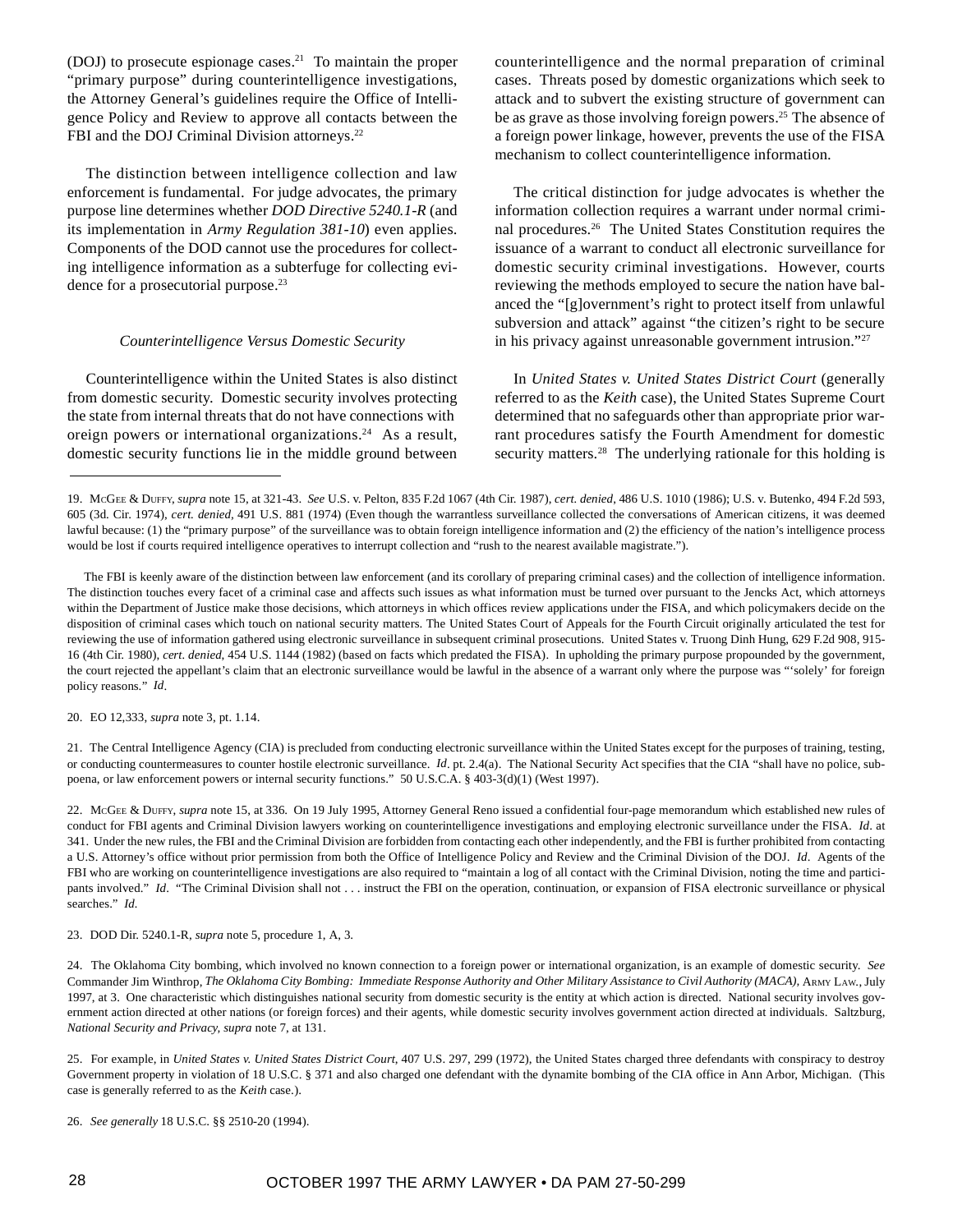that warrantless electronic surveillance does not pass the reasonableness test of the Fourth Amendment with regard to internal security.29 The Supreme Court, however, expressly declined to address whether the domestic security warrant requirements also applied to the surveillance of foreign governments or their agents.30 Without waiting for Supreme Court clarification regarding the proper line between national security concerns and personal privacy when foreign governments or their agents are involved, Congress passed the FISA as a legal mechanism to serve both purposes.

#### **What is the FISA?**

On 25 October 1978, President Carter signed the FISA into law. The explicit purpose of the FISA was to balance the protection of individual privacy with the needs of national security through the development of a regulatory framework for certain counterintelligence activities of the executive branch of the federal government.<sup>31</sup> Many factors necessitated this express balancing act. First, the Supreme Court's decision in *Keith* did not address the extent of the executive's constitutional powers in the area of counterintelligence.<sup>32</sup> Writing for the majority, Justice Powell explicitly stated that the opinion made no judgment on the scope of the President's surveillance power with respect to the activities of foreign powers or their agents.<sup>33</sup> Second, congressional hearings revealed that both the FBI and the Central Intelligence Agency (CIA) had operated outside the law, in the name of intelligence collection.<sup>34</sup> The Church Committee<sup>35</sup> realized that counterintelligence was essential to the preservation of American civil liberties, and it recognized the need to collect intelligence and to establish appropriate limits on intrusive investigative techniques.<sup>36</sup> Through the efforts of key officials from the DOJ and the Church Committee,<sup>37</sup> the FISA became "the gold standard of legality in the world of counterintelligence."38

29. *Id*. at 315. The Supreme Court recognized that domestic security, with its ongoing intelligence gathering activities, was different from "ordinary crime." *Id.* at 322. Accordingly, domestic security is not subject to the requirements of Title III of the Omnibus Crime Control and Safe Streets Act, Pub. L. No. 90-351, 82 Stat. 212 (1968) (codified as amended at 18 U.S.C. §§ 2510-20 (1994)), which regulates electronic surveillance for ordinary federal crimes. The Supreme Court's recognition that a less precise standard was acceptable even for domestic security investigations gave impetus to subsequent legislation and judicial determinations that warrantless surveillance was permissible for national security investigations involving foreign powers and their agents. Cinquegrana, *supra* note 11, at 805.

30. *Keith*, 407 U.S. at 321-22, n. 20.

31. The FISA does not extend to all types of intelligence gathering. As originally enacted, the FISA did not apply to physical searches of real and personal property. *See In re* Application of the United States for an Order Authorizing the Physical Search of Nonresidential Premises and Personal Property, slip op. (U.S. For. Intell. Surveillance Ct., June 11, 1981). In the wake of the Aldrich Ames case, Congress amended the FISA to include physical searches conducted "to obtain foreign intelligence information." 50 U.S.C.A. § 1823(a)(7) (West 1997). *See* Intelligence Authorization Act for Fiscal Year 1995, Pub. L. No. 103-359, § 807 (codified at 50 U.S.C. §§ 1821-29). The FISA covers neither the electronic surveillance of United States persons who are abroad nor "watch listing" that targets the international communications of foreign nationals who are in the United States. *See* 50 U.S.C.A. § 1801(f)(1). The lack of regulation under the FISA does not mean that some intelligence collection techniques are unregulated. The approval of the Attorney General is required for any technique used for intelligence purposes which would require a warrant if it were undertaken for a law enforcement purpose. EO 12,333, *supra* note 3. Additionally, the DOD regulates all DOD electronic surveillance for intelligence purposes, regardless of location, technique, or target. DOD. DIR. 5240.1-R, *supra* note 5, procedure 5.

32. The FISA, an authorization of Congress, increased the President's power in this area:

When the President acts pursuant to an expressed or implied authorization of Congress, his authority is at its maximum, for it includes all that he possesses in his own right plus all that Congress can delegate . . . . A seizure executed by the President pursuant to an act of Congress would be supported by the strongest of presumptions and the widest latitude of judicial interpretation, and the burden of persuasion would rest heavily upon any who might attack it.

Youngstown Sheet & Tube Co. v. Sawyer, 343 U.S. 579, 635-37 (1952) (Jackson, J., concurring).

- 33. *Keith*, 407 U.S. at 322.
- 34. CHURCH COMM. REPORT, *supra* note 11.
- 35. *See* APPRAISAL, *supra* note 9, app. A (providing an overview of the role of the Church Committee in the evolution of the United States intelligence community).

36. MCGEE & DUFFY, *supra* note 15, at 310. The Church Committee also recognized the need for a "wall" between federal law enforcement and the nation's intelligence community. *Id.*

37. *Id.* at 310-13.

<sup>27.</sup> *Keith*, 407 U.S. 297. *See also* Halperin v. Kissinger, 807 F.2d 180 (D.C. Cir. 1986) (holding that a purportedly political motive for a warrantless wiretap of a national security staffer was irrelevant if an objectively reasonable national security rationale was also present); United States v. Brown, 484 F.2d 418, 426 (5th Cir. 1973), *cert. denied,* 415 U.S. 960 (1974) ("the President's . . . inherent power to protect national security in the conduct of foreign affairs" authorized "warrantless wiretaps for the purpose of gathering foreign intelligence").

<sup>28.</sup> *Keith*, 407 U.S. at 309. The Supreme Court in *Keith* also determined that the President's constitutional powers to protect the government against those who would subvert or overthrow it by unlawful means did not include warrantless searches in connection with domestic security matters. *Id*.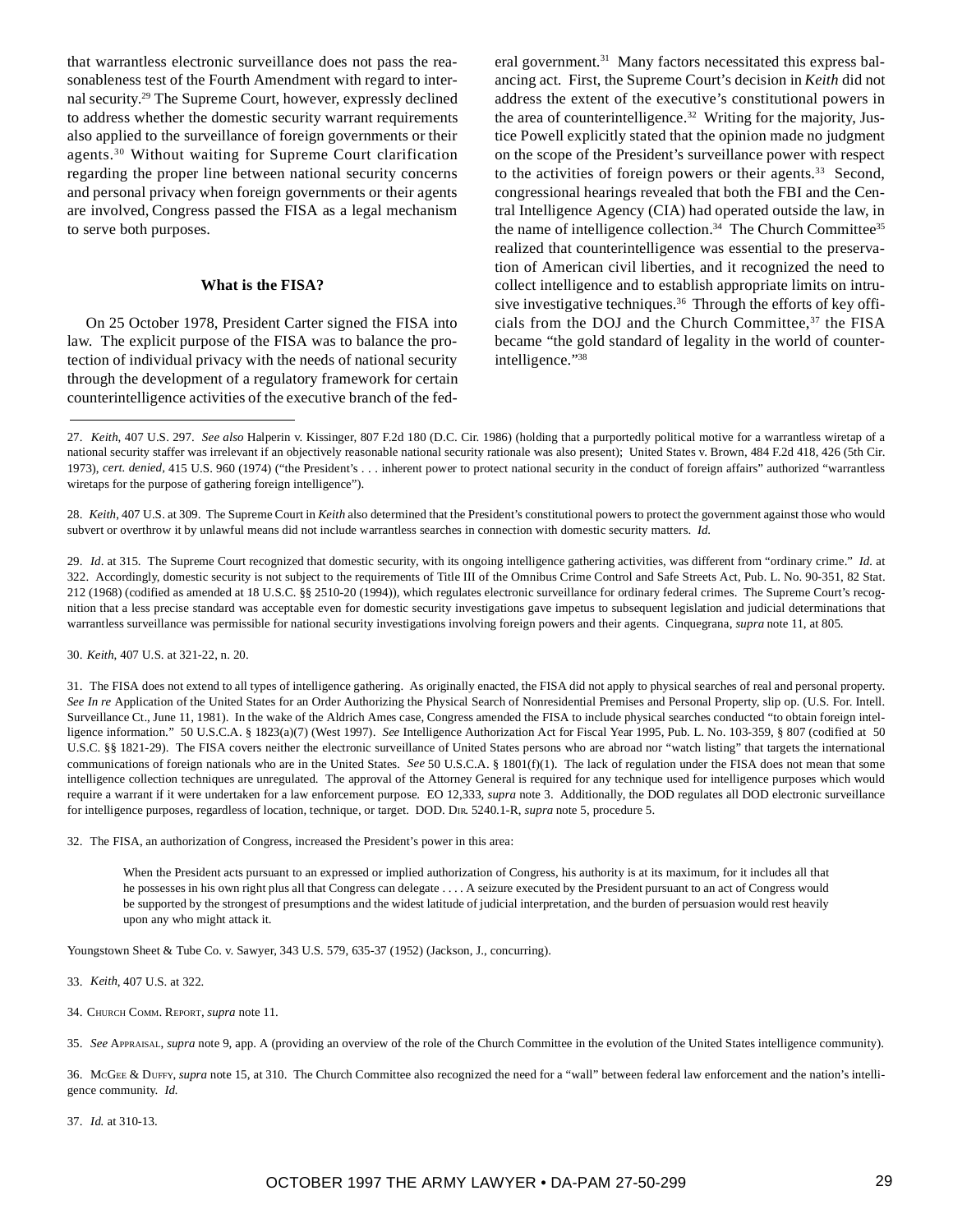The FISA is a complex statute, with an elaborate structure and flexible procedures. 39 It is not, however, a comprehensive statute for all intelligence activities. The FISA regulates counterintelligence investigations; $40$  it does not extend to domestic security investigations. The FISA also regulates specific counterintelligence collection techniques—primarily "electronic surveillance,"<sup>41</sup> but physical searches as well. Other intelligence collection techniques have separate statutory and regulatory provisions.42 Additionally, the FISA has no extraterritorial applicability;<sup>43</sup> therefore, it does not regulate the use of electronic surveillance outside of the United States. Because of the limited application under the FISA, there are other statutory and regulatory sources which control other counterintelligence activities.

All electronic surveillance for counterintelligence purposes within the United States is subject to the requirements of the FISA. This does not mean, however, that prior judicial authorization is always required. The Attorney General may acquire foreign intelligence information for periods up to a year without a judicial order if the Attorney General certifies in writing under oath that:

> (A) the electronic surveillance is solely directed at . . . communications used exclusively between or among foreign powers $44$ ... [or] technical intelligence, other than the spoken communications of individuals, from

property or premises under the open and exclusive control of a foreign power . . .; (B) there is no substantial likelihood that the surveillance will acquire the contents of any communication to which a United States person is a party; and (C) the proposed minimization procedures<sup>45</sup> . . . meet [the statutory definition] of minimization procedures . . . . 46

The FISA establishes a much more stringent standard in circumstances involving the electronic surveillance of "United States persons."<sup>47</sup> In such circumstances, the Executive may conduct electronic surveillance only pursuant to the FISA's procedures for judicial review and approval. 48 Each application for a surveillance order must include, inter alia:

> 1) the identity of the federal officer making the application;

> 2) the authority conferred on the Attorney General by the President of the United States and the approval of the Attorney General to make the application;

> 3) the identity, if known, or a description of the target of the electronic surveillance; 4) a statement of the facts and circumstances

relied upon by the applicant to justify his belief that . . . the target of the electronic surveillance is a foreign power or an agent of a foreign power . . . [and] each of the facilities

42. EO 12,333, *supra* note 3; U.S. DEP'T OF ARMY, REG. 381-10, U.S. ARMY INTELLIGENCE ACTIVITIES (1 July 1984) [hereinafter AR 381-10].

43. A general presumption against the extraterritorial application of statutes exists in American jurisprudence. Equal Employment Opportunity Comm'n v. Arabian Am. Oil Co., 499 U.S. 244 (1991). The primary purpose of this presumption against extraterritoriality is "to protect against the unintended clashes between our laws and those of other nations which could result in international discord." *Id*. at 248.

44. *See* 50 U.S.C.A. § 1801(a) (defining "foreign power").

<sup>38.</sup> *Id.* at 315.

<sup>39. &</sup>quot;The elaborate structure of [the FISA] demonstrates that the political branches need great flexibility to reach the compromises and [to] formulate the standards which will govern foreign intelligence surveillance." United States v. Truong Dinh Hung, 629 F.2d 908, 914 n.4 (4th Cir. 1980).

<sup>40.</sup> The statute actually uses the term "foreign intelligence information," but it still refers to information necessary to protect the United States from the acts of foreign powers and their agents. 50 U.S.C.A. § 1801(e) (West 1997).

<sup>41.</sup> There are four categories of "electronic surveillance"—watch listing, wiretaps, radio intercepts, and monitoring devices. *Id.* § 1801(f). The statutory definition encompasses communications within the United States "under circumstances where the person has a reasonable expectation of privacy and a warrant would be required for law enforcement purposes." *Id.* Although the FISA governs intelligence collection of the contents of communications, federal law stretches the FISA to cover other electronic surveillance such as pen registers, trap, and trace devices. 18 U.S.C.A. § 3121 (West 1996).

<sup>45.</sup> Minimization procedures are measures adopted by the Attorney General that are reasonably designed to minimize the acquisition and retention, and to prohibit the dissemination, of nonpublicly available information concerning unconsenting United States persons. *Id.* § 1801(h). Detailed minimization procedures adopted by the Attorney General are classified. Telephone Interview with John Petrow, Office of Intelligence Policy and Review, U.S. Dep't of Justice (Dec. 11, 1996) [hereinafter Petrow Interview] (notes on file with authors).

<sup>46. 50</sup> U.S.C.A. § 1802(a)(1) (citations omitted). It is the policy, however, of the present Attorney General to seek judicial approval for the use of electronic surveillance within the United States involving non-U.S. persons. Petrow Interview, *supra* note 45.

<sup>47. 50</sup> U.S.C.A. § 1801(i). The more stringent procedures of the FISA apply in all instances which do not involve an acknowledged foreign power or its agents. *Id.* § 1802(b).

<sup>48.</sup> *Id.* The Attorney General may, however, authorize immediate surveillance in times of emergency. The Attorney General must "as soon as practicable, but not more than twenty-four hours" later, seek judicial review of the emergency application. *Id*. § 1805(e).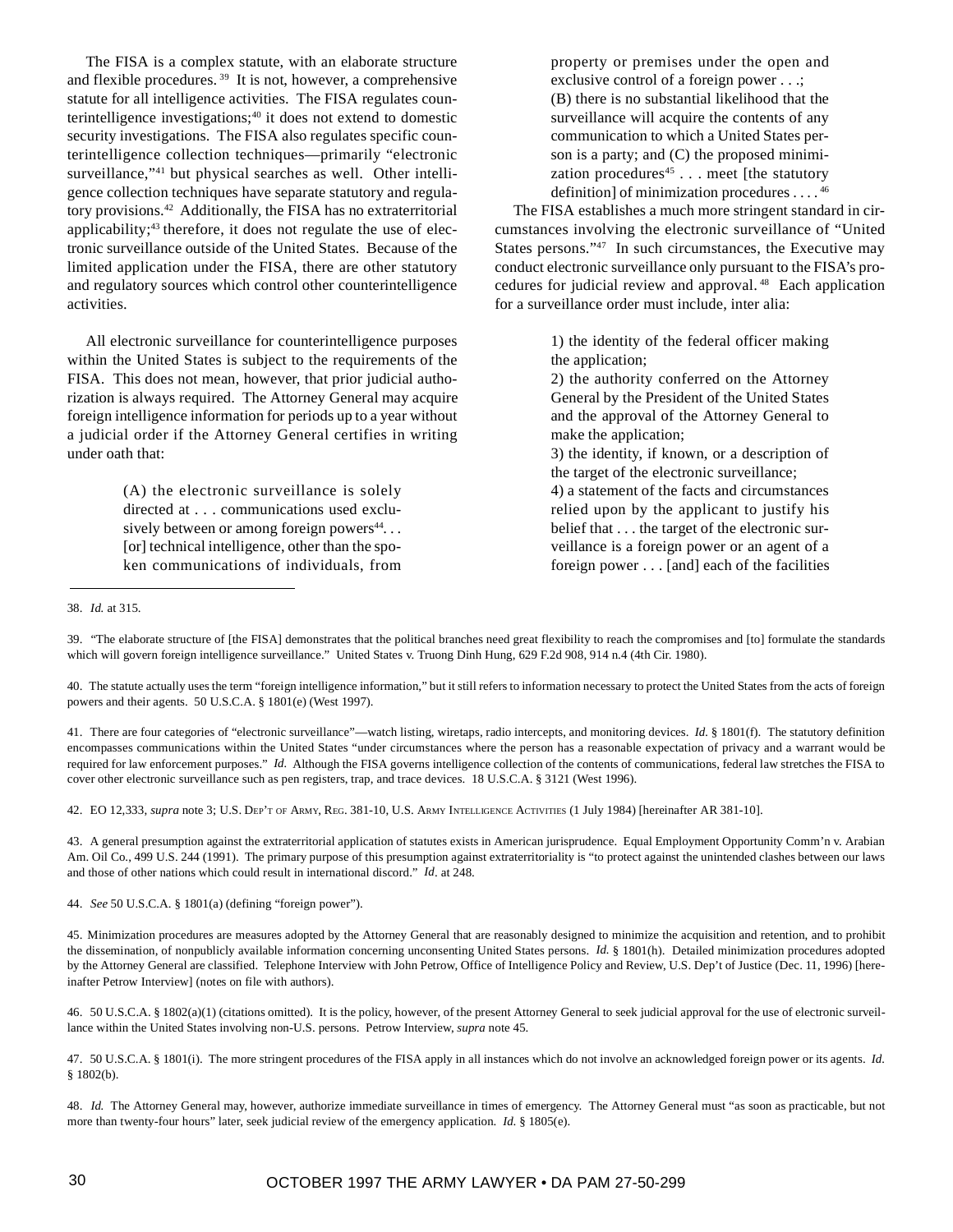or places [to be subjected to the surveillance] . . . is being used, or is about to be used, by a foreign power or an agent of a foreign power; 5) a statement of the proposed minimization procedures;<sup>49</sup>

6) a detailed description of the nature of the information sought and the type of communications or activities to be subjected to the surveillance; [and]

7) a certification [from an appropriate executive branch official] . . . that the certifying official deems the information sought to be foreign intelligence information . . . that the purpose of the surveillance is to obtain foreign intelligence information . . . that such information cannot reasonably be obtained by normal investigative techniques  $\dots$ .<sup>50</sup>

The application must also contain statements regarding all previous applications involving the target, the means by which the surveillance will be implemented (including whether physical entry<sup>51</sup> is required to effect the surveillance), and the anticipated duration.<sup>52</sup>

Each application approved by the Attorney General for the electronic surveillance of United States persons within the United States must have judicial approval. The Chief Justice of the United States Supreme Court has designated seven federal district court judges to be the Foreign Intelligence Surveillance Court (FISC) and to review the electronic surveillance search applications.53 A FISC judge will approve the electronic surveillance application and issue an ex parte order<sup>54</sup> upon a finding that: (1) "the President has authorized the Attorney General to approve applications for electronic surveillance for foreign intelligence information;"55 (2) an authorized federal official made the application and the application was "approved by the Attorney General;"56 (3) there is probable cause to believe that the target is "a foreign power or an agent of a foreign power" and that each place subjected to surveillance "is being used, or is about to be used, by a foreign power or an agent of a foreign power;"57 (4) "the proposed minimization procedures meet the [statutory] definition of minimization procedures . . . ;"58 and (5) all required statements are contained in the application and, "if the target is a United States person, the [statutory] certification or certifications are not clearly erroneous . . . ."59

Despite almost twenty years of implementation and thousands of applications, the FISC has not denied a single government request for electronic surveillance.<sup>60</sup> Opponents of the

51. The FISA has been amended to include physical searches of real and personal property. *See supra* note 31; MCGEE & DUFFY, *supra* note 15, at 321, 342. *See also* U.S. v. Nicholson, 955 F. Supp. 588 (E.D. Va. 1997) (upholding the physical search provisions of the FISA against a Fourth Amendment challenge).

52. 50 U.S.C.A. § 1804(a)(8)-(10).

53. *Id*. §§ 1803-04.

54. The FISC order often includes secondary orders to phone companies, directing these entities to provide facilities and information to the intelligence agency identified in the primary order. Petrow Interview, *supra* note 45.

55. 50 U.S.C.A. § 1805(a)(1).

56. *Id*. § 1805(a)(2).

58. *Id*. § 1805(a)(4) (citation omitted).

<sup>49.</sup> A copy of the minimization procedures adopted by the Attorney General remain on file with the Foreign Intelligence Surveillance Court. Petrow Interview, *supra* note 45. The FISA application may include additional minimization procedures to protect the privacy of persons who are not the target of the requested electronic surveillance. *Id.*

<sup>50. 50</sup> U.S.C.A. § 1804(a)(1)-(7). The executive branch official must include a statement of facts to support his certifications. *Id.* § 1804(a)(7)(E). The purpose of this certification is to ensure that a national security wiretap is being sought for "intelligence purposes" and not to obtain evidence for a criminal case through the backdoor of a counterintelligence inquiry. MCGEE & DUFFY, *supra* note 15, at 318. *See* Exec. Order No. 12,139, 44 Fed. Reg. 30,311 (1979), *reprinted in* 50 U.S.C.A. § 1803 note (setting forth the executive branch officials who are designated to make the certifications required by 50 U.S.C.A. § 1804(a)(7) in support of electronic surveillance applications). The officials designated by executive order include the Secretary and Deputy Secretary of Defense, the Director and Deputy Director of the Central Intelligence Agency, and the Director of the Federal Bureau of Investigation. Within the Department of Defense, certification authority has been delegated to the Secretary and Under Secretary of each military department and to the Director of the National Security Agency. DOD DIR. 5240.1-R, *supra* note 5, procedure 5, pt.1(B)(2).

<sup>57.</sup> *Id*. § 1805(a)(3).

<sup>59.</sup> *Id*. § 1805(a)(5) (citation omitted).

<sup>60.</sup> MCGEE & DUFFY, *supra* note 15, at 318; Gallington, *supra* note 15. Through the end of 1995, there were 8,812 orders issued under the FISA (one case, however, can generate multiple orders). Electronic Privacy Information Center, *Foreign Intelligence Surveillance Act Orders 1979*-*1995* (visited Apr. 28, 1997) <http:// www.epic.org/privacy/wiretap/fisa\_stats.html>. Through the first half of 1996, the DOJ was on a pace to process more than 800 requests for FISA orders. Jim McGee and Brian Duffy, *Someone to Watch Over Us*, WASH. POST MAGAZINE, June 23, 1996, at 9, 11.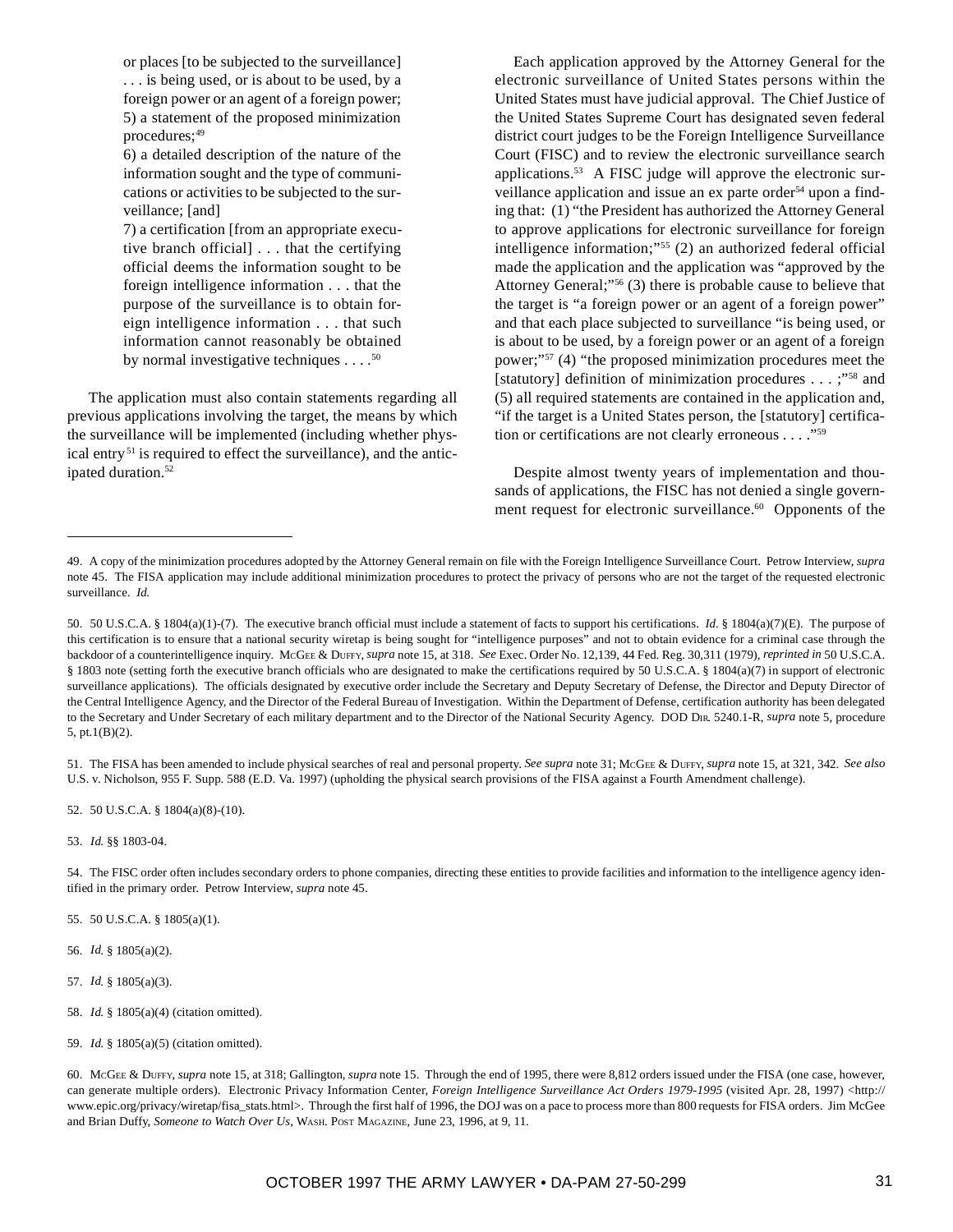FISC question its impartiality<sup>61</sup> and the underlying reasoning by which courts have accepted the statute's constitutionality.<sup>62</sup> Every United States federal district and circuit court that has conducted independent reviews of FISC authorizations has held that they are both lawful and constitutional.<sup>63</sup>

Despite the utility of the FISA as an investigative tool, trial counsel should remember that electronic surveillance is only one component of the wider investigative arsenal. The intelligence investigation as a whole develops in accordance with established execution channels within the military intelligence community. The FISA approval channels are distinct and will often involve governmental agencies other than those that are part of the overall mechanism for conducting the intelligence investigation.

#### *So Who is the Approval Authority?*

The FISA is not an all encompassing source of approval for all intelligence-gathering situations. As noted earlier, the FISA only regulates the collection of information about activities involving a foreign power or an agent of a foreign power. Additionally, the FISA does not regulate all of the collection techniques employed for counterintelligence investigations. The use of concealed monitoring, searches and examinations of mail, physical surveillance, and undisclosed participation in organizations all have separate approval schemes. Even for some cases of electronic surveillance and physical searches employed for counterintelligence purposes, other provisions of procedure 5 may substitute for the FISA as a source of approval for the military practitioner.

So who approves electronic surveillance? The approval authority for the use of electronic surveillance fluctuates with the type of person, the location, and the type of situation involved. The approval level for the use of electronic surveillance and counterintelligence physical searches ranges from the unit commander to prior judicial review and endorsement. While the importance and intrusiveness of electronic surveillance remains constant, different expectations of privacy cause the approval level to change. In ascending order, the levels of approval authority are:

### Table of Electronic Surveillance Approval Authority

### *Outside of the United States*:

| <b>Type of Entity</b>    | <b>Approval Authority</b>                                     | Source(s) of Authority                                                      |
|--------------------------|---------------------------------------------------------------|-----------------------------------------------------------------------------|
| Non-U.S. person          | Commanding General,<br>Intelligence & Security<br>Command and | AR 381-10, proc. 5, pt. 2: F                                                |
|                          | Designated Commanders <sup>64</sup>                           |                                                                             |
| Emergency, <sup>65</sup> | Secretary & Deputy                                            | DOD Dir. 5240.1-R, proc. 5,                                                 |
| U.S. person              | Secretary of Defense;                                         | pt. $2: D, E$                                                               |
|                          | Secretary and Under                                           |                                                                             |
|                          | Secretary of the Army;                                        |                                                                             |
|                          | Director & Deputy                                             |                                                                             |
|                          | Director, National                                            |                                                                             |
|                          | Security Agency; and                                          |                                                                             |
|                          | General Officers <sup>66</sup>                                |                                                                             |
| U.S. person              | Attorney General <sup>67</sup>                                | Exec. Order 12,333, para. 2.5,<br>DOD Dir. 5240.1-R, proc. 5,<br>pt. $2: C$ |

*Inside the United States*: 68

63. *Hearings*, *supra* note 61, at 6-7 (testimony of Mary C. Lawton, Office of Intelligence Policy and Review, DOJ).

<sup>61.</sup> *See, e.g., Foreign Intelligence Surveillance Act: Oversight: Hearings Before the Subcomm. on Courts, Civil Liberties, and the Administration of Justice of the House Comm. on the Judiciary*, 98th Cong. 27 (1983) [hereinafter *Hearings*] (testimony of Mark Lynch, Attorney, ACLU) (the FISC was viewed as a captive of the national security establishment).

<sup>62.</sup> *See* Gregory E. Birkenstock, *The Foreign Intelligence Surveillance Act and Standards of Probable Cause: An Alternative Analysis*, 80 GEO. L.J. 843, 849-50 (1992) (examining the FISA probable cause standard in terms of an administrative search instead of as an exception to the warrant clause).

<sup>64.</sup> The Assistant Chief of Staff for Intelligence, Headquarters, Department of the Army; the Commander in Chief, U.S. Army, Europe and Seventh Army; the Commanding General, Eighth United States Army; and the Commanding General, Intelligence and Security Command, may approve electronic surveillance by Army intelligence components. All four officials may delegate authority to their deputies, chiefs of staff, or ranking intelligence staff officers; they, in turn, may delegate their authority to the responsible military intelligence group commanders. AR 381-10, *supra* note 42, procedure 5, pt. 2(F).

<sup>65.</sup> Emergency surveillance cannot last longer than the time required to obtain Attorney General approval of the collection, and in no event may it last longer than 72 hours without Attorney General approval. DOD DIR. 5240.1-R, *supra* note 5, procedure 5, pt. 2(D)(4). For the purposes of electronic surveillance, "emergency" means a situation where securing prior approval of the Attorney General is not practical because the time delay would cause substantial harm to national security, a person's life is reasonably believed to be in immediate danger, or the physical security of a defense installation or government property is reasonably believed to be in immediate danger. *Id*. Except for cases involving immediate danger to a person's life or physical safety, the certifying official must find probable cause to link the surveillance to collection against a foreign power using one of the five specific categories of activity. *Id.* pt. 2(C)(2)(a).

<sup>66.</sup> Authorization for emergency electronic surveillance may be granted by "[a]ny general or flag officer at the overseas location in question, having responsibility for either the subject of the surveillance, or responsibility for the protection of the persons, installations, or property that is endangered," or by the Deputy Director for Operations of the National Security Agency. *Id*. pt. 2(E)(2).

<sup>67.</sup> The Attorney General applies the same standards for approval of electronic surveillance involving U.S. persons abroad that the FISC applies to U.S. persons within the United States. The Attorney General executes a memorandum as the method for approving the use of electronic surveillance in such circumstances. Petrow Interview, *supra* note 45.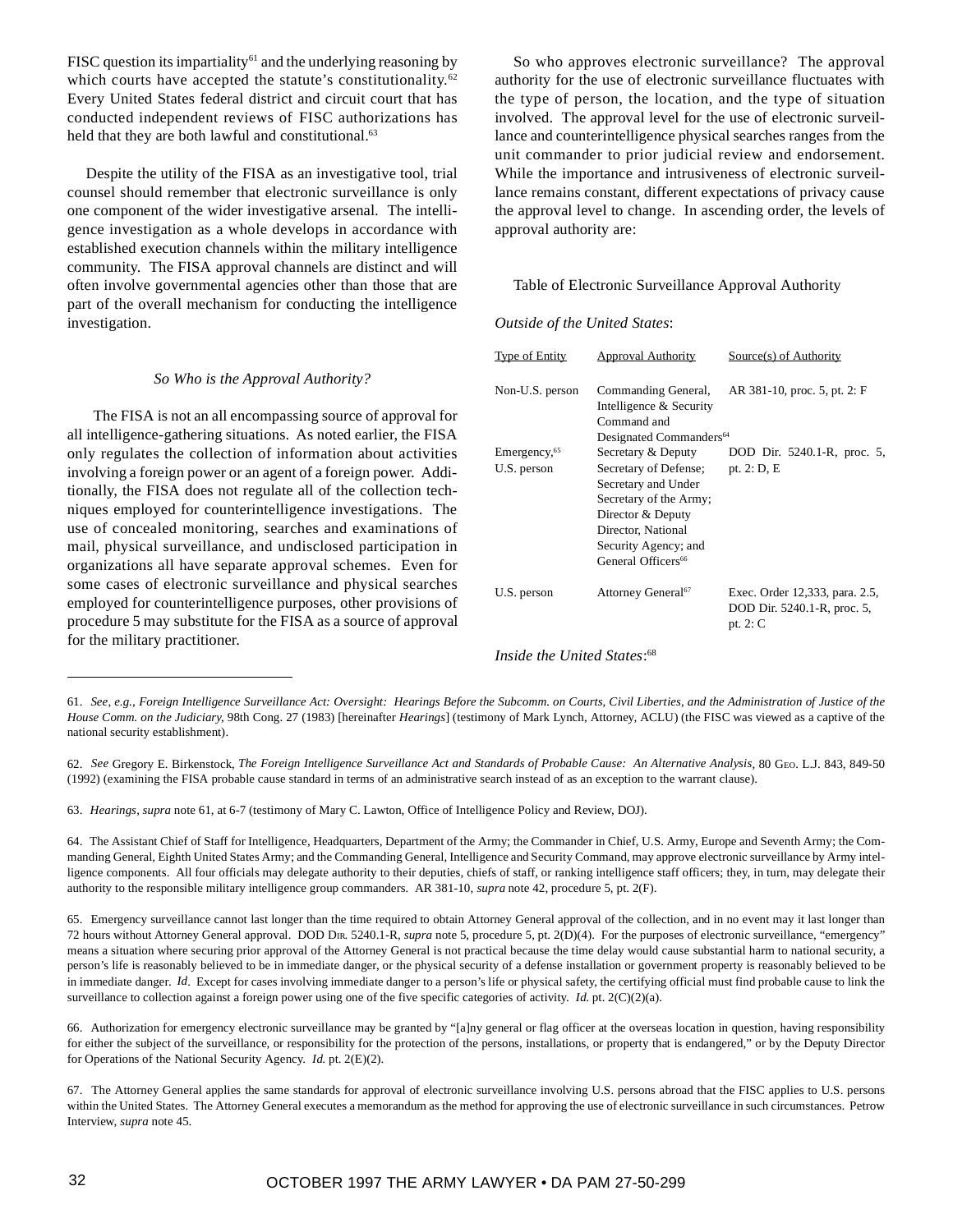| <b>Type of Entity</b> | <b>Approval Authority</b>      | Source(s) of Authority                            |
|-----------------------|--------------------------------|---------------------------------------------------|
| All emergencies       | <b>Attorney General</b>        | 50 U.S.C. § 1805(e)                               |
| Non-U.S. person       | Attorney General <sup>69</sup> | 50 U.S.C. § 1802(a);<br>Exec. Order 12,333, § 2.5 |
| U.S. person           | FISC Judge                     | 50 U.S.C. § 1802(b)                               |

#### **How Does One Obtain a FISA Court Order?**

Obtaining a court order which approves electronic surveillance or physical searches for counterintelligence purposes under the FISA is primarily a legal task. This is an extraordinarily complex area of practice involving cases with potentially explosive media coverage and damage to national security. Managing a national security case is a task that no one person or agency handles alone. When determining who to call, and throughout the development of the case, judge advocates must remember that only intelligence entities can conduct counterintelligence operations. Within the Army, intelligence entities include division and corps military intelligence (MI) assets, as well as the six regionally-oriented MI brigades or groups that are part of United States Army Intelligence and Security Command (INSCOM). The Army Criminal Investigation Command has no role in conducting counterintelligence operations, including the use of electronic surveillance.70 The intelligence agency that will commonly assist in electronic surveillance efforts, and the one that is the lead agency for all counterintelligence activities within the United States,<sup>71</sup> is the FBI.

The following is a recommended procedure for handling the hypothetical case described in the beginning of this article:

### *Step 1: Touch the Required Coordination Nodes*

The installation must advise the FBI immediately of "any information, regardless of its origin, which indicates that classified information is being, or may have been, disclosed in an unauthorized manner to a foreign power or an agent of a foreign power."72 Following the initial report to the FBI, the statute requires consultation "with respect to all subsequent actions" which are taken to determine the source or extent of the loss of classified information.73

Even without specific information indicating a possible compromise of classified information to a foreign power, if the suspect is an employee or former employee of an Army intelligence component, the installation may be required to report the conduct to the Army General Counsel or Inspector General, who will in turn coordinate with the DOJ.<sup>74</sup> The 1995 Reporting of Crimes Memorandum outlines a detailed reporting mechanism and provides a detailed list of offenses which must be reported, even if the information pertains to non-employees. Finally, DOD policy requires the installation to report expeditiously "significant counterintelligence activities, criminal cases, and espionage activities."75 In the context of national security cases, the reporting requirement applies to counterintelligence activities that are likely to receive publicity or to involve conduct which is or may constitute criminal espionage.76

71. EO 12,333, *supra* note 3, para. 1.14(a).

72. Intelligence Authorization Act for Fiscal Year 1995, Pub. L. No. 103-359, § 811, 108 Stat. 3455, *codified at* 50 U.S.C.A. § 402a (West 1996).

73. *Id*. If further investigation reveals that the suspect did not disclose the classified information to a foreign power but did improperly remove the classified information from the authorized storage area, the trial counsel should refer to 18 U.S.C.A. § 1924 (West 1996), which imposes a fine of up to \$1,000 or one year imprisonment for removal with the intent to "retain such documents or materials at an unauthorized location."

74. EO 12,333, *supra* note 3, § 1.7(a); 1995 CRIMES REPORTING MEMORANDUM OF UNDERSTANDING BETWEEN THE DEPARTMENT OF DEFENSE AND THE DEPARTMENT OF JUSTICE (8 Sept. 1995) (copy on file with authors). *See also* 28 U.S.C.A. § 535(b) (West 1996) (requiring agencies to report violations of federal criminal laws to the Attorney General whether or not the offender is employed by an intelligence component).

75. U.S. DEP'T OF DEFENSE, INSTR. 5240.04, REPORTING OF COUNTERINTELLIGENCE AND CRIMINAL VIOLATIONS (22 Sept. 1992) (describing reportable items and outlining required reporting channels through the DOD Inspector General).

<sup>68.</sup> The FISA applies to both electronic surveillance and physical searches for foreign intelligence purposes.

<sup>69.</sup> The Attorney General may elect, however, to seek FISC approval for the use of electronic surveillance within the United States involving non-U.S. persons.

<sup>70.</sup> The Army Criminal Investigation Command (CIDC) is not a DOD intelligence component. AR 381-10, *supra* note 42, at A1-2. This differs from both the Navy and Air Force, as their investigative services each possess counterintelligence elements. In certain circumstances, Army intelligence components must provide details of intelligence investigations to the CIDC. U.S. DEP'T OF ARMY, REG. 381-20, U.S. ARMY COUNTERINTELLIGENCE (CI) ACTIVITIES (15 Nov. 1993) [hereinafter AR 381- 20]. In the process of seeking a FISA court order for electronic surveillance, however, judge advocates should not contact either the CIDC or the local Provost Marshal. Telephone Interview with Edward G. Allen, Command Counsel, U.S. Army Foreign Intelligence Command/902D MI Group (Dec. 11, 1996) [hereinafter Allen Interview] (notes on file with authors).

<sup>76.</sup> *Id*. para. C. The judge advocate must prepare a report describing the nature of the offense, a summary of the facts, identification of the persons involved, and a brief summary of actions taken. *Id*. In addition, cases involving counterintelligence or espionage should include a statement of the nature and sensitivity of the information involved. *Id*. para. G(5).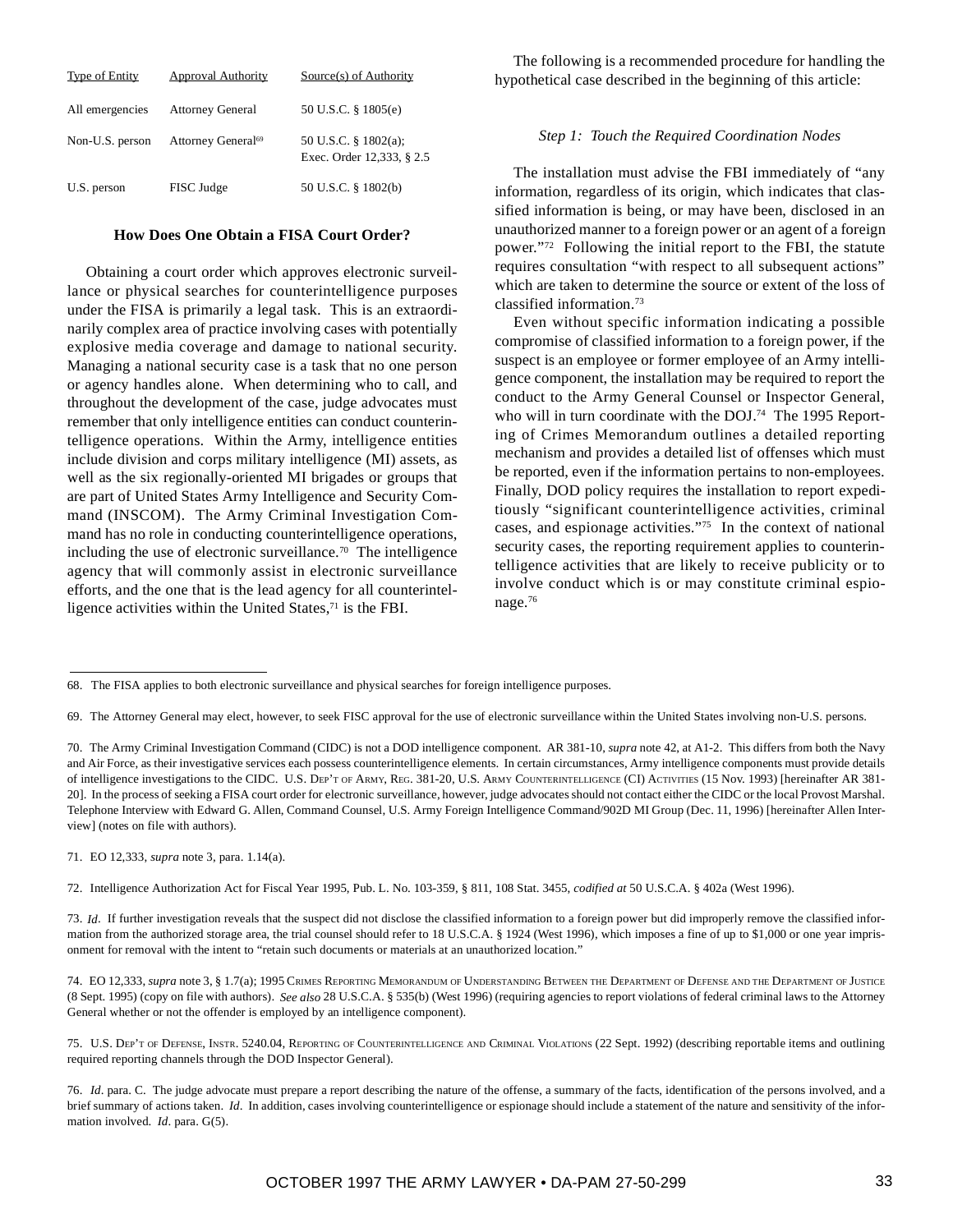## *Step 2: Determine if the FBI has the Investigative Lead*

After the 1995 Reporting of Crimes Memorandum, Congress passed the Antiterrorism and Effective Death Penalty Act of 1996.77 The statute made it a crime to commit acts of terrorism which transcend national boundaries. The statute also gave the Attorney General "primary investigative responsibility for all federal crimes of terrorism," 78 which are defined as offenses "calculated to influence or [to] affect the conduct of government by intimidation or coercion, or to retaliate against government conduct"79 and which involve violations of any of the federal criminal laws that are listed in the statute.<sup>80</sup>

The hypothetical case at the beginning of this article does not appear to involve any of the offenses specified in the statute; therefore, the military would retain the lead. The FBI would assume the lead investigative responsibility for the investigation if later information links the suspect employee to one or more of the listed offenses (such as providing aviation information to assist terrorist groups).

## *Step 3: Define the "Primary Purpose" of the Investigation*

At the onset of an investigation, judge advocates who seek warrants under the FISA must inform the SJA of the major command about the situation.<sup>81</sup> The technical channel coordination will pave the way for eventual coordination through the appropriate General Counsel offices, but the required coordination with the SJA may prove to be beneficial in many ways.

Next, judge advocates should contact the MI Group field office that is responsible for the unit or activity in which the suspected person works.<sup>82</sup> The MI field office will in turn relay all necessary information, including the request for the use of electronic surveillance, through company and battalion levels

to the MI Group.<sup>83</sup> At this level, Army counterintelligence planning occurs.

The critical stage of the initiation and development of the investigation involves the clear and prompt determination of its primary purpose. As former Attorney General Griffin Bell stated, "every one of these counterintelligence investigations . . . involves crime in an incidental way. You never know when you might turn up with something you might want to prosecute."84 From the beginning, the investigators must determine whether the investigation is primarily an intelligence effort, which will be coordinated and conducted by counterintelligence agents, or a law enforcement investigation.

To assist in the primary purpose determination, the SJA should appoint an intelligence oversight officer<sup>85</sup> to serve in a quasi-judicial role as an impartial mediator between competing organizational interests. At the installation level, the intelligence oversight officer should convene a counterintelligence coordination meeting between the appropriate unit commanders, the local MI assets, and the Criminal Investigation Division representatives. It is vital for the intelligence oversight officer to include the commander in the meeting. The commander will be the one deciding how to dispose of any future criminal charges, and he is able to provide input concerning the importance of immediate prosecution of the case. In addition, the commander should be involved at this stage because the development of the case as an intelligence investigation will almost certainly mean that the suspect will continue to have access to classified information, which has implications for the unit's security.

In addition to serving as a convenient local forum for the exchange of information, the counterintelligence coordination meeting has several purposes. First, the intelligence oversight officer can use the meeting to collect information which will then be relayed to the Army Central Control Office. Prior to

84. United States v. Truong Dinh Hung, 629 F.2d 908, 916 n.5 (4th Cir. 1980).

<sup>77.</sup> Antiterrorism and Effective Death Penalty Act of 1996, Pub. L. No. 104-132, 110 Stat. 1214 (1996).

<sup>78.</sup> *Id*. § 702, *codified at* 18 U.S.C.A. § 2332b (West 1996).

<sup>79. 18</sup> U.S.C.A. § 2332b(g)(5)(A).

<sup>80.</sup> Judge advocates should refer to the extensive list of offenses in the statute. The list includes many offenses that could conceivably be committed in areas under military control, such as: 18 U.S.C.A. §§ 32 (relating to destruction of aircraft or aircraft facilities; 81 (relating to arson within special maritime and territorial jurisdiction); 175 (relating to biological weapons); 842(m), (n) (relating to plastic explosives); 844(e) (relating to certain bombings); 1361 (relating to inury of government property or contracts); 1362 (relating to destruction of communication lines, stations, or systems); 1363 (relating to injury to buildings or property within special maritime and territorial jurisdiction of the United States); 1992, 2152 (relating to injury of fortifications, harbor defenses, or defensive sea areas); and 2155 (relating to destruction of national defense materials, premises, or utilities).

<sup>81.</sup> Office of The Judge Advocate General, U.S. Army, Policy Letter 97-4, *Use of the Technical Channel of Communications* (17 Sept. 1996).

<sup>82.</sup> In situations where the MI field office is unknown, the judge advocate can call the legal advisor for the regional MI group. The MI group legal advisor will inform all subordinate MI activities. Allen Interview, *supra* note 70.

<sup>83.</sup> *Id.*

<sup>85.</sup> The chief of the SJA's administrative law office would be a good choice to serve in this capacity.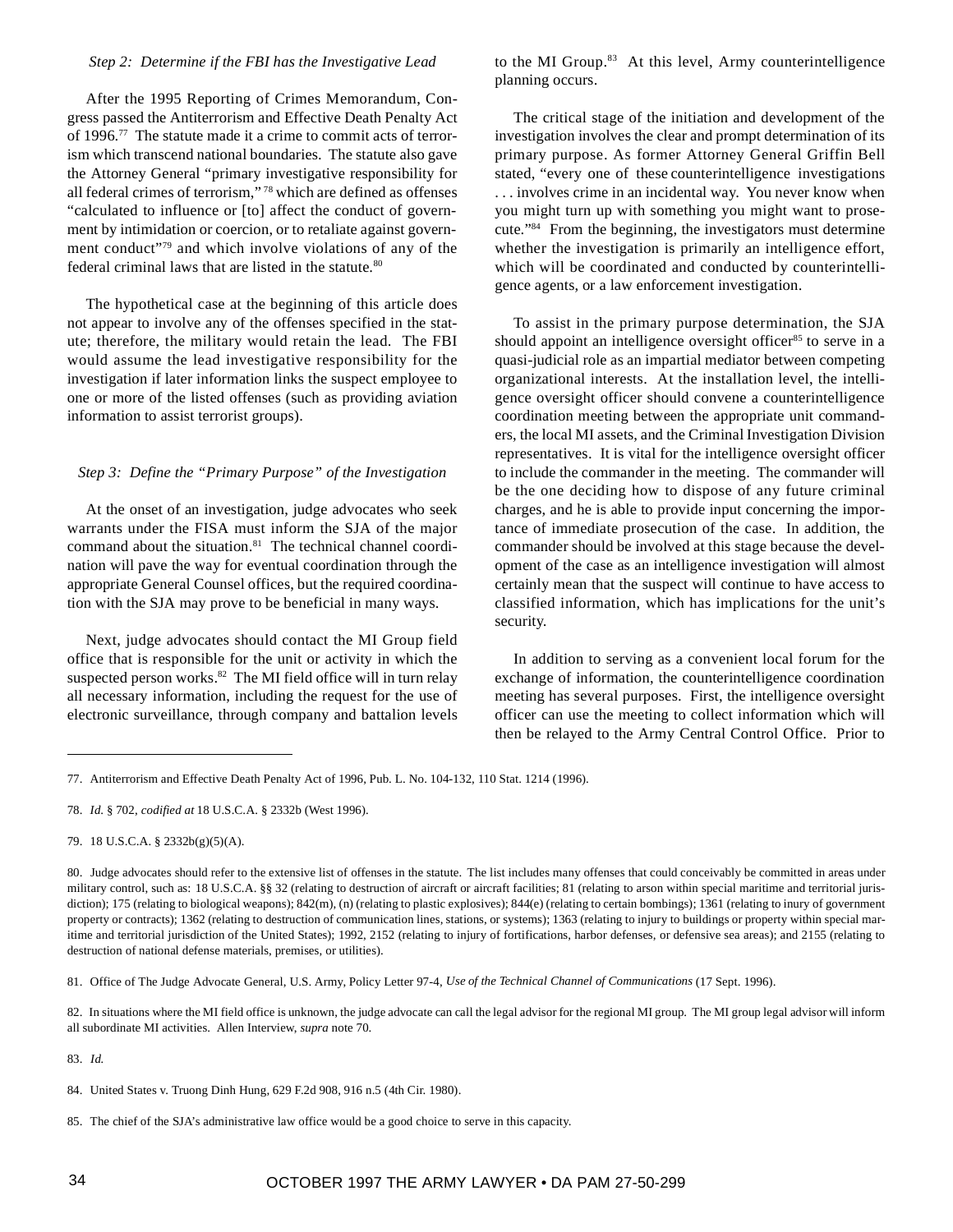formally opening an intelligence investigation, the control office must determine that the offense and personnel believed to be involved are within the Army investigative jurisdiction.<sup>86</sup> Second, the participants should determine the offenses which may be involved in the incident. The list of possible offenses will help determine the primary purpose of the investigation.<sup>87</sup>

Even though some of the alleged conduct might be identified as criminal, the intelligence interests of exploitation, damage assessment, development of an association matrix, or surveillance of foreign intelligence assets might indicate that the primary purpose for the investigation should be counterintelligence. Conversely, if the early stages of investigation eliminated the involvement of a foreign power, a primary purpose of law enforcement is logical and would require law enforcement assets and procedures. In either instance, the intelligence oversight officer should document the rational for the determination of the investigation's primary purpose.

The involvement of the intelligence oversight officer during the early stages can prevent future problems in the resolution of the case. If the case results in a court-martial which will require the use of evidence derived from FISA warrants, the trial judge will delay the trial pending a federal district court's determination of the legality of the FISA procedure.<sup>88</sup> Rather than forcing the trial counsel to testify, the intelligence oversight officer will be available to testify to the federal district court if necessary. In addition, insulating the trial counsel from the determination of the investigation's primary purpose helps eliminate any prosecutorial taint which might endanger subsequent judicial review of the foreign intelligence information sought under the FISA.

In the hypothetical case at the beginning of this article, as in all domestic instances, the MI Group will apprise the FBI of the developing counterintelligence situation.<sup>89</sup> In most instances, the FBI will assume lead agency status for domestic investigations. Several reasons support this course of action. First, Army MI jurisdiction is much narrower than the scope of criminal investigative jurisdiction; it extends only to soldiers and not to civilians.90 Second, even in situations where Army MI jurisdiction exists, the FBI's greater experience favors its primary role. Third, the more byzantine procedures within the military approval process for electronic surveillance applications make the FBI a preferred choice in time sensitive situations.

#### *Step 4: Coordinate the FISA Application Process*

In instances where the Army retains jurisdiction for a counterintelligence activity, a request for authority to conduct electronic surveillance or to conduct a physical search for an intelligence purpose must pass through many hands. The application goes from the MI Group to the INSCOM.<sup>91</sup> The INSCOM will provide notice of the counterintelligence matter to the Deputy Chief of Staff for Intelligence and will forward the developing FISA application to the Office of the Army General Counsel. After legal review and approval, the request for electronic surveillance goes to the DOD General Counsel's Office for review. The DOD General Counsel will then seek approval and the necessary executive branch certification from the Secretary of Defense, the Deputy Secretary of Defense, the Secretary of the Army, or the Under Secretary of the Army.

From the DOD General Counsel's Office, the FISA application must go to the DOJ. The Office of Intelligence Policy and Review (OIPR) $92$  is the section responsible for rewriting and assembling the electronic surveillance application to ensure that it contains all of the elements and certifications required by statute. The completed application goes from the OIPR to the Attorney General for final review and signature. An attorney from the OIPR will then take the completed product to one of the FISC judges for review and approval.<sup>93</sup>

When the FBI is the lead agency for a counterintelligence activity, an application under the FISA has a different route for approval. The counterintelligence section of the FBI field office develops the facts of the case. An FBI counterintelli-

89. Allen Interview, *supra* note 70.

90. Judge advocates may, in situations involving civilians, elect to call directly the local FBI senior resident agent, who will then contact the counterintelligence section of the nearest large office. The FBI is required to coordinate with the various defense departments when the counterintelligence activity involves DOD personnel. EO 12,333, *supra* note 3, § 1.14(a). Judge advocates should still inform the MI Group legal advisor about such situations. Allen Interview*, supra* note 70.

91. Allen Interview, *supra* note 70.

92. The OIPR not only reviews FISA applications at the end of the process, but also will provide advice and consultation to the legal advisors of counterintelligence agencies during the process. The primary point of contact for electronic surveillance operations and application requests is Allan Kornblum, Deputy Counsel for Intelligence Operations. Mr. Kornblum's phone number is (202) 514-2882. Petrow Interview, *supra* note 45.

93. A FISA court judge or the court's legal advisor can let the OIPR know if they see a problem with an application. The government can then withdraw or amend the application. MCGEE & DUFFY, *supra* note 15, at 318.

<sup>86.</sup> AR 381-20, *supra* note 70, para. 4-2f.

<sup>87.</sup> *Id.* para. 4-5. The CID has the investigative lead for actual or suspected instances of sabotage. *Id.*; U.S. DEP'T OF ARMY, FIELD MANUAL 34-60, COUNTERINTELLI-GENCE D-4 (5 Feb. 1990).

<sup>88.</sup> *See supra* note 16.